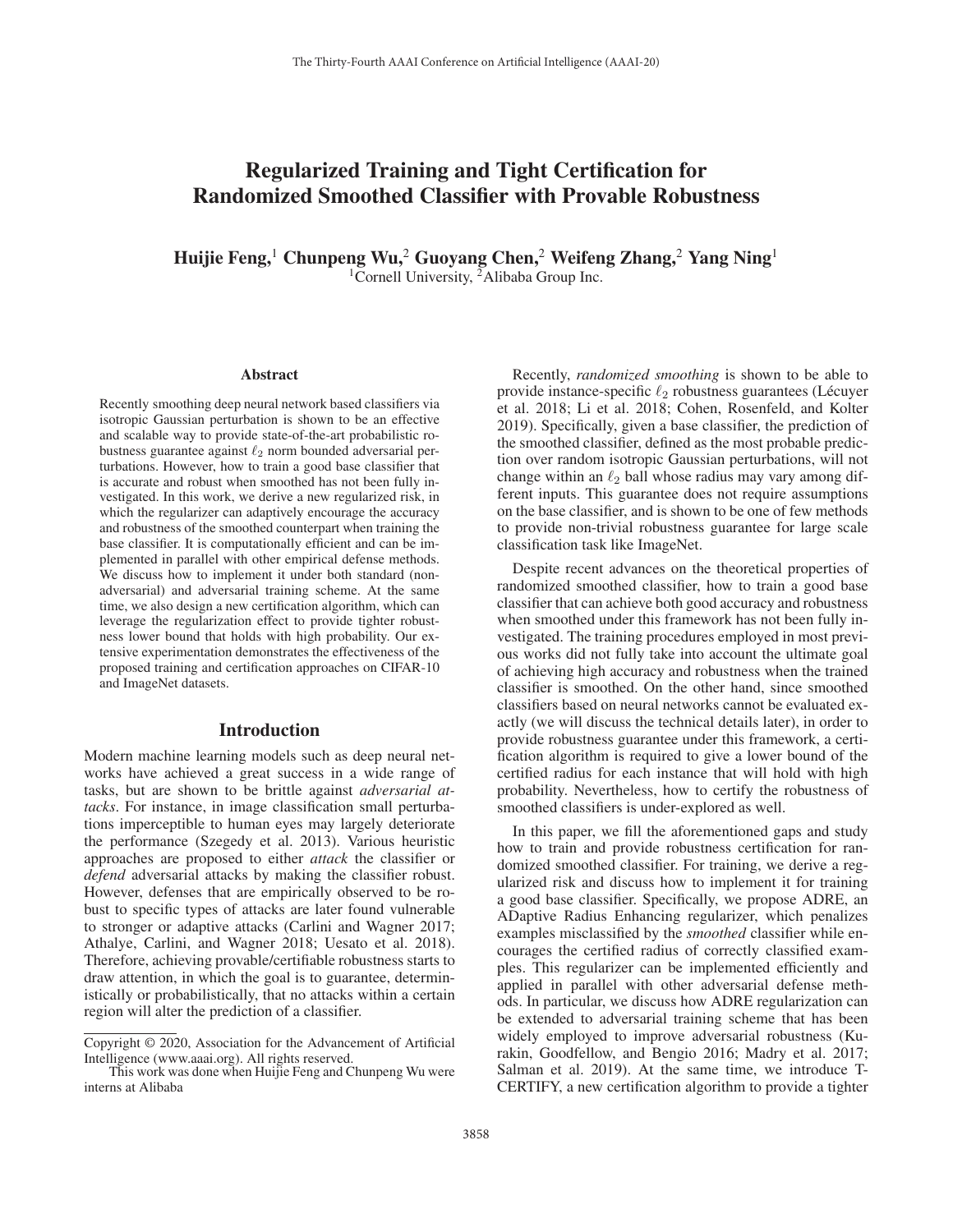lower bound of the certified radius that holds with high probability. This algorithm builds upon and extends previous certification approaches and can further improve the robustness guarantee. We assess the effectiveness of ADRE and T-CERTIFY on CIFAR-10 and ImageNet datasets, and demonstrate that both approaches can improve the  $\ell_2$  robust-<br>ness of randomized smoothed classifier ness of randomized smoothed classifier.

### Related Work and Preliminary

Certified adversarial defenses Certified defenses aim to provide robustness guarantee for classifiers. Specifically, for a certain type of attack, we say a classifier is provable/certifiable robust within some region that may depend on the input, if the outputs of the classifier is constant over this region. For the well studied  $\ell_p$  norm bounded attacks, a variety of methods based on techniques such as mixed integer linof methods based on techniques such as mixed integer linear programing (Lomuscio and Maganti 2017; Fischetti and Jo 2017), satisfiability modulo theories (Katz et al. 2017; Ehlers 2017; Huang et al. 2017), bounding local or global Lipschitz constant of the neural network (Hein and Andriushchenko 2017; Cisse et al. 2017; Tsuzuku, Sato, and Sugiyama 2018; Anil, Lucas, and Grosse 2018), convex relaxation (Wong and Kolter 2017; Raghunathan, Steinhardt, and Liang 2018) and many others have been proposed. However, these methods are generally unable to certify large networks, and thus cannot provide meaningful guarantees for tasks like ImageNet classification, mainly due to the intrinsic computational burden or loose relaxation. Compared to these methods, a salient advantage of randomized smoothed classifier is that it circumvents additional assumptions on the base classifier, and thus can fully leverage large expressive neural network to generate a powerful smoothed classifier.

Notations and Randomized Smoothed Classifier Let D denote the distribution of  $(x, y) \in \mathbb{R}^d \times [C]$  where  $[C] =$  $\{1,\ldots,C\}$ . A soft classification function parameterized by  $\hat{\theta}$ ,  $F(\mathbf{x}; \theta) : \mathbb{R}^d \to [0, 1]^C$ , maps the input to the probability score for each class  $c \in [C]$ , and the corresponding (hard) score for each class  $c \in [C]$ , and the corresponding (hard)<br>classifier  $f(x; \theta) : x \to [C]$  outputs the class label with classifier  $f(x; \theta) : x \to [C]$  outputs the class label with the highest score. We use  $F<sup>c</sup>(x)$  to denote the probability the highest score. We use  $F<sup>c</sup>(x)$  to denote the probability score with respect to class c. For neural network classifiers score with respect to class *c*. For neural network classifiers, the probability scores are typically generated by the softmax function.

Given a (base) classifier f, the smoothed classifier q based on f under isotropic Gaussian perturbation with variance  $\sigma^2$ is defined as

$$
g(\mathbf{x}; f, \sigma) = \underset{c \in [C]}{\arg \max} G^c(\mathbf{x}; f, \sigma), \tag{1}
$$

where  $G<sup>c</sup>(x; f, \sigma) = \mathbb{P}(f(x + \delta) = c)$  is the smoothed probability score and  $\delta \sim N(0, \sigma^2 I)$ . Throughout the paper we simplify the notation by omitting the parameter *θ* and/or  $\sigma$ , and use  $f, g$  to denote the base and smoothed classifier, respectively. A nice property of  $g$  is that, for any given *x*,  $g(x + \gamma)$  will yield the same prediction for all  $\|\gamma\|_2 \leq R$ , where the certified radius R depends on the top probability score  $p_A = \max_c G^c(\boldsymbol{x})$  and the "runner" up" score  $p_B = \max_{c \neq q(x)} G^c(x)$  (Lécuyer et al. 2018; Li et al. 2018; Cohen, Rosenfeld, and Kolter 2019). Without further assumptions on  $f$ , the tight radius is

$$
R = \frac{\sigma}{2} (\Phi^{-1}(p_A) - \Phi^{-1}(p_B)),
$$
 (2)

where  $\Phi^{-1}$  is the quantile function of standard Gaussian distribution (Cohen, Rosenfeld, and Kolter 2019).

Training the Base Classifier To train the base classifier, the most common approach was applying canonical empirical risk minimization with a single draw of Gaussian noise added on the training samples as a data augmentation procedure (Lécuyer et al. 2018; Cohen, Rosenfeld, and Kolter 2019). Stability training that penalizes the difference between the logits from original and Gaussian augmented example was also proposed (Li et al. 2018). Very recently, adversarial training was applied to significantly improve the certified  $\ell_2$  robustness of randomized smoothed classifier (Salman et al. 2019), where adding multiple Gaussian per-(Salman et al. 2019), where adding multiple Gaussian perturbation for a single training example was also employed. In this paper, we formalize the idea of single and multiple Gaussian augmentation as approximately minimizing a perturbed risk, based on which we derive the proposed ADRE regularized risk. We further adapt adversarial training to our regularized procedure and demonstrate through experiments that ADRE regularizer is also effective in this case.

Robustness Certification The robustness radius for a given example under the framework of randomized smoothing requires identifying and evaluating  $p_A$  and  $p_B$ . Unfortunately, for neural network based smoothed classifier, exact evaluation is intractable. In practice, we can only give a lower bound of the certified radius by estimating a lower and upper bound for  $p_A$  and  $p_B$ , denoted by  $p_A$  and  $\overline{p_B}$ , respectively. Simultaneous confidence interval for multinomial distribution (Sison and Glaz 1995) was applied in (Li et al. 2018). However, from statistical perspective, without prior knowledge about the true top and "runner-up" class, constructing confidence intervals for class probabilities is not sufficient to provide rigorous robustness certification. Another approach named CERTIFY firstly estimates  $p_A$ , and then chooses  $\overline{p_B} = 1-p_A$ , which can be loose in some cases (Cohen, Rosenfeld, and Kolter 2019). In particular, the proposed ADRE regularizer encourages robustness by penalizing the "runner-up" probability for correctly classified examples, and thus this approach may not fully express the improved robustness. In contrast, the proposed T-CERTIFY estimate  $p_A$  and  $\overline{p_B}$  separately, and is shown to provide tighter lower bound for the true certified radius.

While the radius in (2) holds for arbitrary base classifier, under the framework of randomized smoothing we wish to train a base classifier that can consistently make correct predictions under isotropic Gaussian perturbation to achieve high accuracy and large certified radius. Consequently, standard empirical risk minimization may not yield a desired base classifier, since the original and perturbed samples can be very different in high dimension, especially when  $\sigma$  is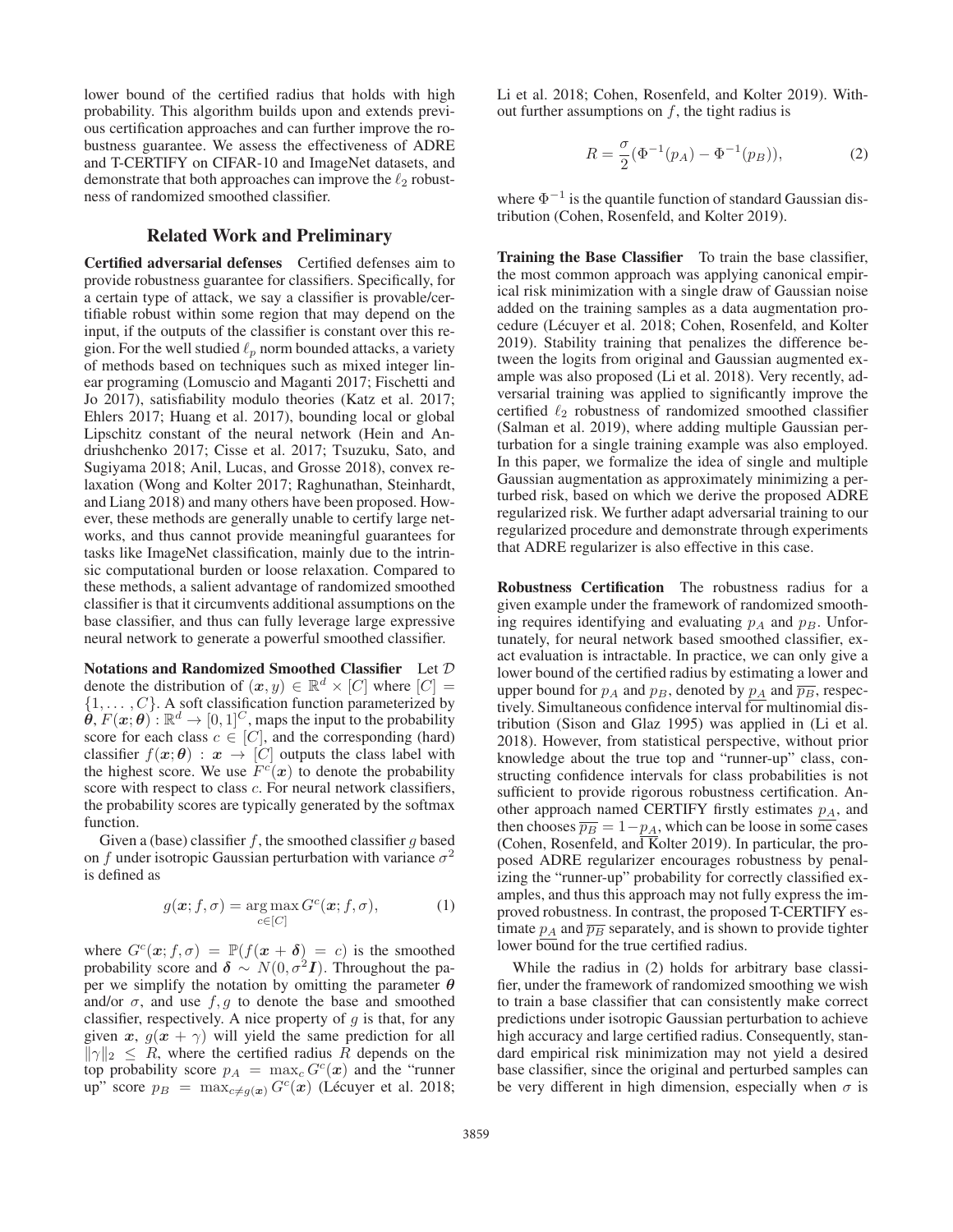large. Instead, consider the following perturbed risk

$$
R_{per}(\boldsymbol{\theta}, \mathcal{D}, \mathcal{P}) = \mathbb{E}_{\mathcal{D}\times\mathcal{P}} \bigg[ L(F(\boldsymbol{x} + \boldsymbol{\delta}; \boldsymbol{\theta}), y) \bigg] = \mathbb{E}_{\mathcal{D}} \bigg[ \mathbb{E}_{\mathcal{P}} \big[ L(F(\boldsymbol{x} + \boldsymbol{\delta}; \boldsymbol{\theta}), y) \big| \boldsymbol{x}.y \big] \bigg], \quad (3)
$$

where  $\delta \sim \mathcal{P}$  is the perturbation distribution and L is some loss function. Although  $P$  and  $L$  can be arbitrary, in this paper we focus on  $\mathcal{P} \stackrel{d}{=} N(0, \sigma^2 I)$  independent of  $\mathcal D$  and cross entrony loss  $l_{CE}(F(x), y) = -\log(F^y(x))$ . We write cross entropy loss  $l_{CE}(F(\boldsymbol{x}), y) = -\log(F^y(\boldsymbol{x}))$ . We write for simplicity  $R_{per}(\vec{\theta}, \mathcal{D}, \mathcal{P}) = R_{per}(\vec{\theta})$  without confusion. Intuitively, minimizing (3) yields a classifier that has low risk, and thus high accuracy under Gaussian perturbation.

Motivating Adaptive Radius Enhancing Regularization The perturbed risk (3) tends to yield a randomized smoothed classifier with high accuracy. However, the tradeoff between robustness and accuracy has been widely observed, both empirically and theoretically (Fawzi, Fawzi, and Frossard 2018; Tsipras et al. 2019; Zhang et al. 2019). Meanwhile, although Gaussian augmentation has also been observed to yield a (base) classifier with improved robustness (Kannan, Kurakin, and Goodfellow 2018), it is not clear whether it will generate a smoothed classifier with large certified robustness. In fact, without additional assumptions on the curvature or complexity of the base classifier, it is difficult to build a direct connection between the base and smoothed classifier . Thus, the resulting base classifier from (3) may still be suboptimal regarding robustness when smoothed.

It is clear that for any given input *x*, the certified radius directly depends on the top and "runner-up" probability score of the smoothed classifier. Notice that for any fixed input *x* a certified radius exists no matter  $q$  makes a correct prediction or not. However, while a large radius when *x* is correctly predicted is desired, a misclassified *x* with large radius is detrimental. This motivates the following measure

$$
R_{adre}(\boldsymbol{\theta}) = \mathbb{E}_{\mathcal{D}}\left[\underbrace{L'(G(\boldsymbol{x};\boldsymbol{\theta}),\argmax_{c\neq y} G^c(\boldsymbol{x};\boldsymbol{\theta}))}_{(\spadesuit)}\right], \quad (4)
$$

where  $L'$  is some loss function. To interpret this, we consider two cases

- when g makes a correct prediction,  $\arg \max_{c \neq y} G^c(\boldsymbol{x}; \boldsymbol{\theta})$ is the "runner-up" class, and in this case  $(\spadesuit)$  serves as a measure of robustness for the smoothed classifier, where a larger value suggests a higher robustness.
- when g makes a wrong prediction,  $\arg \max_{c \neq y} G^c(\boldsymbol{x}; \boldsymbol{\theta})$ is top class, and in this case  $(\spadesuit)$  corresponds to the radius of a misclassified example, where a larger value indicates a smaller radius.

Therefore, we can think of  $R_{adre}$  as a balanced measure between accuracy and robustness for the smoothed classifier g. For concreteness, in this paper we also choose  $L'$  as the cross entropy loss. Following this, we propose ADRE, an ADaptive Radius Enhancing regularized risk

$$
R_{reg}(\boldsymbol{\theta}) = R_{per}(\boldsymbol{\theta}) - \lambda R_{adre}(\boldsymbol{\theta}), \qquad (5)
$$

where  $\lambda$  is a hyper-parameter. Here the first component  $R_{per}$ corresponds to the classification accuracy of the base classifier under perturbation. For the second component, we use  $R_{adre}$  as a regularization term that adaptively encourages the certified radius and accuracy for the smoothed counterpart of the trained base classifier. We call the training procedure based on  $(5)$  as ADRE<sub>REG</sub>.

Connection to Large Margin Training The goal of achieving large certified radius for correctly classified example is closely related to the objective of obtaining large margin classifier. Notice that  $R = \frac{\sigma}{2}(\Phi^{-1}(p_A) - \Phi^{-1}(p_B)) \ge \phi \cdot \frac{\sigma}{2}(p_A - p_B)$  where  $\phi > 0$  is the lower bound of the  $\overline{\phi} \cdot \frac{\sigma}{2}(p_A - p_B)$ , where  $\phi > 0$  is the lower bound of the derivative of  $\Phi^{-1}$ . From (4) we can see that  $B$ , acts a derivative of  $\Phi^{-1}$ . From (4) we can see that  $R_{adre}$  acts a similar role as promoting  $G<sup>y</sup>(x)$  – max<sub>c≠y</sub>  $G<sup>c</sup>(x)$ , which is equivalent to  $p_A - p_B$  when the smoothed classifier correctly classify *x*. Therefore, the proposed ADRE regularizer can be treated as a large margin regularizer under the framework of randomized smoothing. Different from directly maximizing the margin of the trained classifier such as in (Ding et al. 2018; Elsayed et al. 2018), we exploit  $R_{adre}$  that is tailored to randomized smoothed classifiers to guide the trained base classifier in the direction of higher robustness when smoothed.

**Implementation** Given training samples  $\{(x_i, y_i)\}_{i=1}^n$ , in practice our objective naturally becomes to minimize practice our objective naturally becomes to minimize

$$
\frac{1}{n}\sum_{i=1}^{n}L_{i}-\lambda P_{i},\qquad(6)
$$

where  $L_i = \mathbb{E}_{\mathcal{P}}[l_{CE}(F(\mathbf{x}_i + \delta; \theta), y_i)]$  and  $P_i =$  $l_{CE}(G(\boldsymbol{x}_i;\boldsymbol{\theta}), \arg \max_{c \neq y} G^c(\boldsymbol{x}_i;\boldsymbol{\theta})).$ 

However, for a neural network base classifier, it is intractable to evaluate both  $L_i$  and  $G$  exactly, and thus we will approximate both terms during training. Given a training pair  $(x', y')$ , for the first term we use the unbiased esti-<br>mator mator

$$
\hat{L}(\boldsymbol{x}', \boldsymbol{y}'; \boldsymbol{\theta}) = \frac{1}{k} \sum_{j=1}^{k} l_{CE}(F(\boldsymbol{x}' + \boldsymbol{\delta}_j; \boldsymbol{\theta}), \boldsymbol{y}'). \tag{7}
$$

For the second term, we will substitute  $G$  by

$$
\hat{G}(\boldsymbol{x}';\boldsymbol{\theta}) = \frac{1}{k} \sum_{j=1}^{k} F(\boldsymbol{x}' + \boldsymbol{\delta}_j; \boldsymbol{\theta}).
$$
 (8)

Essentially, for both terms we sample i.i.d Gaussian perturbations and substitute the conditional expected loss and the smoothed probability score by finite sample estimators. Note that for  $G$ , we average over a finite sample of base classifier probability scores  $F$  under perturbation instead of employing the fraction of counts, defined as

$$
\frac{1}{k}\sum_{j=1}^{k} \left( \mathbb{1}\{f(\mathbf{x}' + \boldsymbol{\delta}_{ij}) = c\} \right)_{c=1}^{C} \in [0, 1]^{C}, \qquad (9)
$$

where 1 is the indicator function. Although (9) is an unbiased estimator for  $G(x')$ , due to computational constraint,<br>in practice k cannot be too large, which is problematic both in practice  $k$  cannot be too large, which is problematic both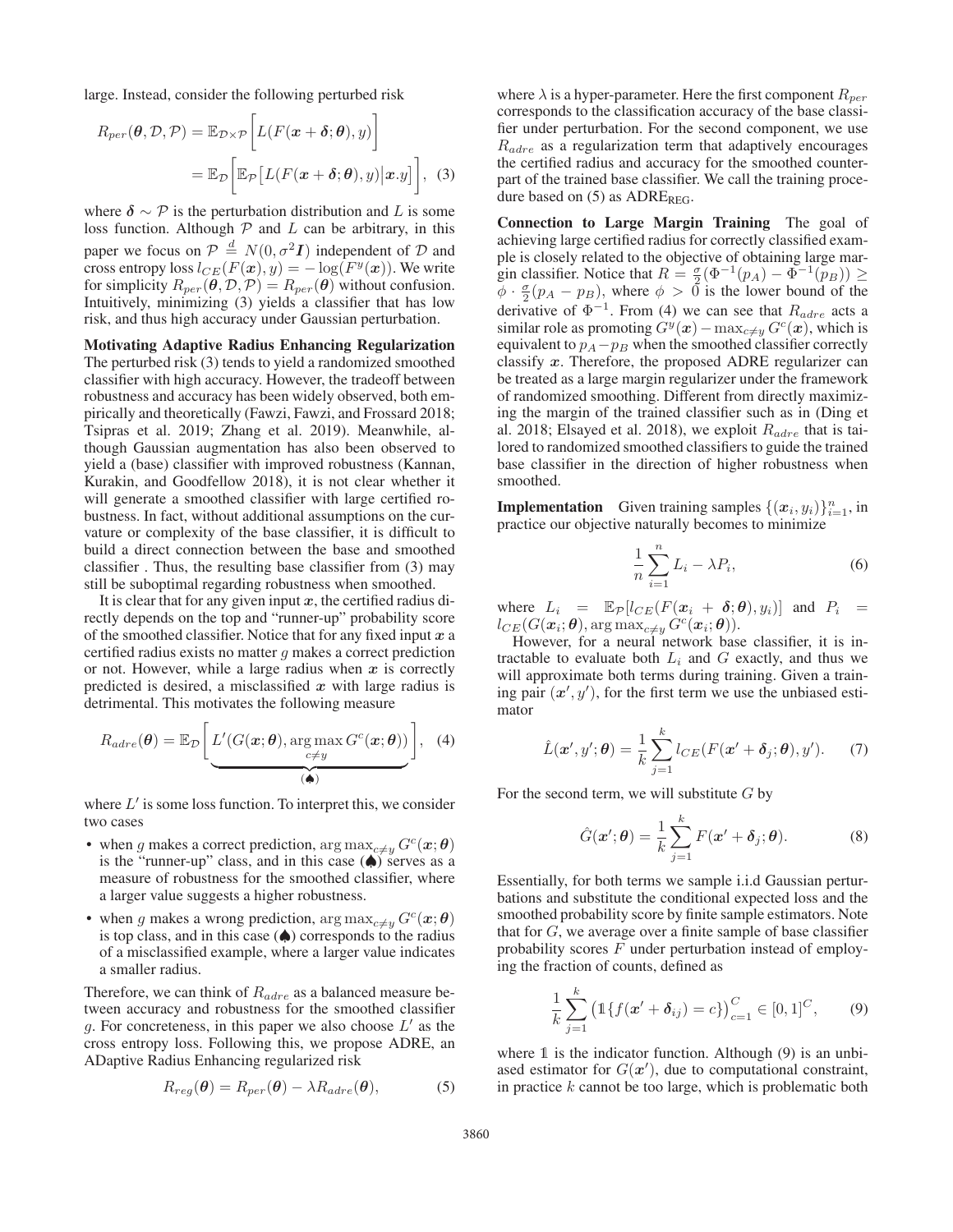#### Algorithm 1 ADRE regularized Training

**input** : Training sample  $\mathcal{D}_N$ **parameter:** variance  $\sigma > 0$ ; tuning parameter  $\lambda \geq 0$ ; number of perturbations  $k > 0$ ; # for adversarial training attack steps  $M$ ; step size  $\alpha$ ; radius  $\epsilon$ ; for *each epoch* do for *each minibatch*  $\{(\boldsymbol{x}_i, y_i)\}_{i \in [B]} \subset \mathcal{D}_N$  do  $\delta_{ij} \stackrel{i.i.d}{\sim} N(0, \sigma^2), j \in [k]$ <br>**if** adversarial training **th** if *adversarial training* then for  $m = 1, \ldots, M$  do<br> $\begin{array}{cc} \n\cdot & \cdot \\
\cdot & \cdot \\
\end{array}$  $\hat{G}_i \leftarrow \frac{1}{k} \sum_{j=1}^k F(\boldsymbol{x}_i + \boldsymbol{\delta}_{ij}; \boldsymbol{\theta})$  $x_i \leftarrow \text{PGD-step}(x_i, G_i, \alpha, \epsilon)$ end end l  $\hat{y}_{per}^{(i)} \leftarrow \frac{1}{k} \sum_{j=1}^{k} Loss(F(\boldsymbol{x}_i + \boldsymbol{\delta}_{ij}; \boldsymbol{\theta}), y_i)$  $\hat{G}_i \leftarrow \frac{1}{k} \sum_{j=1}^k F(\boldsymbol{x}_i + \boldsymbol{\delta}_{ij}; \boldsymbol{\theta})$  $\hat{y}_i \leftarrow \arg \max_{c \neq y_i} \hat{G}_i^c$  $\begin{equation} l_{adre}^{(i)} \leftarrow Loss(\hat{G}_i, \hat{y_i}) \ \textbf{end}$  $\nabla L = \nabla \frac{1}{B} \sum_{i=1}^{B} \left\{ l \right\}$ <br>  $\theta \leftarrow \text{Step}(\theta \nabla l) \#$  $\begin{cases}\n(i) \\
per \n\end{cases}$ <br>
undate using r *<sup>θ</sup>* <sup>←</sup> Step(*θ*, <sup>∇</sup>L) *#update using proper optimizer* end

statistically and numerically, especially when the number of classes is large. Instead, by applying (8) we implicitly conduct smoothing when estimating  $G(x')$ .<br>We can also justify (8) following  $G(x)$ 

We can also justify (8) following  $G(x') = (\mathbb{E}[1(f(x'+\n= c)])^C$ ,  $\approx \mathbb{E}[F(x'+\n\delta)]$  $\delta$ ) = c)]) $_{c=1}^{C} \approx \mathbb{E} [F(x'+\delta)].$ <br>The detailed training proced

The detailed training procedure is described in Algorithm 1. Notice that we use the same set of perturbations in both  $l_{per}$  and G. Empirically, we find this saves half of forward pass computation without sacrificing accuracy and robustness compared to the case where two different sets of perturbations are applied. Our implementation of  $\text{ADRE}_{\text{REG}}$ also unifies and generalizes different Gaussian data augmentation techniques applied in previous works when  $\lambda = 0$ (Lécuyer et al. 2018; Cohen, Rosenfeld, and Kolter 2019; Salman et al. 2019). We also note that Algorithm 1 unifies the adversarial training scheme which will be discussed later.

Alternative Formulations One may consider directly balancing off accuracy and robustness based on the following objective

$$
\mathbb{E}_{\mathcal{D}}\bigg[\mathbb{E}[l_{CE}(F(\boldsymbol{x}+\boldsymbol{\delta};\boldsymbol{\theta}),y)|\boldsymbol{x},y] - \lambda'(\Phi^{-1}(\max_{c} G^{c}(\boldsymbol{x};\boldsymbol{\theta})) - \Phi^{-1}(\max_{c\neq g(\boldsymbol{x};\boldsymbol{\theta})} G^{c}(\boldsymbol{x};\boldsymbol{\theta}))\bigg],\tag{10}
$$

where the first part stays the same, but the second part corresponds to the expected certified radius. Although this looks somewhat natural, empirically we observe that minimizing this objective with plug-in approximation (8) is not stable

and may converge to bad local minima, especially when  $\lambda$  is relatively large. This is reasonable since the second part of (10) does not involve the correct label, and a classifier that consistently makes wrong prediction with high confidence can have low risk. Therefore, minimizing this objective can easily converge to bad local minima with such property. We speculate that more careful initialization may be required to yield desired base classifier in this case.

Regularized Smoothed Adversarial Training Adversarial training has been widely used to boost the robustness of classifiers, and is arguably the most effective type of empirical defense method against adversarial attacks (Kurakin, Goodfellow, and Bengio 2016; Madry et al. 2017). Generally speaking, the objective can be formulated as minimizing the worst case risk over an adversarial region with strength  $\epsilon$ , denoted by  $S_{\epsilon}$ 

$$
\mathbb{E}_{\mathcal{D}}\bigg[\max_{\boldsymbol{x}'\in S_{\epsilon}(\boldsymbol{x})} L(F(\boldsymbol{x}';\boldsymbol{\theta}),y)\bigg].\tag{11}
$$

While adversarial training is typically used to improve empirical robustness of classifiers, it is also recently found helpful to improve provable robustness for smoothed classifier (Salman et al. 2019).

In this section, we describe an  $\ell_2$  attack scheme based on  $\text{PRE}$  regularization which can be incorporated into train-ADRE regularization, which can be incorporated into training for obtaining robust smoothed classifier. Formally, given  $(x^0, y)$  we seek for an adversarial example

$$
\tilde{\boldsymbol{x}} = \max_{\|\boldsymbol{x}^0 - \boldsymbol{x}'\|_2 \le \epsilon} \left\{ l_{CE}(G(\boldsymbol{x}'; \boldsymbol{\theta}), y) - \lambda l_{CE}(G(\boldsymbol{x}'; \boldsymbol{\theta}), \arg \max_{c \ne y} G^c(\boldsymbol{x}'; \boldsymbol{\theta})) \right\}.
$$
 (12)

To be specific, instead of maximizing the standard cross entropy loss of smoothed classifier  $l_{CE}(G(\boldsymbol{x}; \boldsymbol{\theta}), y)$ , we maximize it together with ADRE regularization. To interpret this, when we maximize over  $l_{CE}(G(\mathbf{x}; \theta), y)$ , we generate an adversarial example with respect to the smoothed classifier that leads to high loss and thus wrong prediction. In our scenario, however,  $\tilde{x}$  tends to be either 1) correctly classified but non-robust or 2) misclassified, potentially by a large margin. Therefore, the proposed attack is more versatile under the framework of randomized smoothing, and potentially leads to a smoothed classifier with a better balance between accuracy and robustness, when adversarial training based on this attack is employed. The proposed attack is an extension of the SMOOTHADV attack (Salman et al. 2019) when (12) is implemented with plug-in estimate (8). We also note that similar to SMOOTHADV we use  $l_{CE}(G(\mathbf{x}; \theta), y)$  in (12) instead of  $\mathbb{E}_{\delta}(F(\mathbf{x} + \delta; \theta))$ , where the latter one was found to be ineffective in practice.

Since exact evaluation of the above maximization problem is intractable, we will follow the widely used iterative first-order methods. For concreteness, in this paper we focus on non-targeted  $\ell_2$  projected gradient descent (PGD) attack<br>(Madry et al. 2017), but other approaches can be applied as (Madry et al. 2017), but other approaches can be applied as well. Specifically, we approximate the inner maximizer by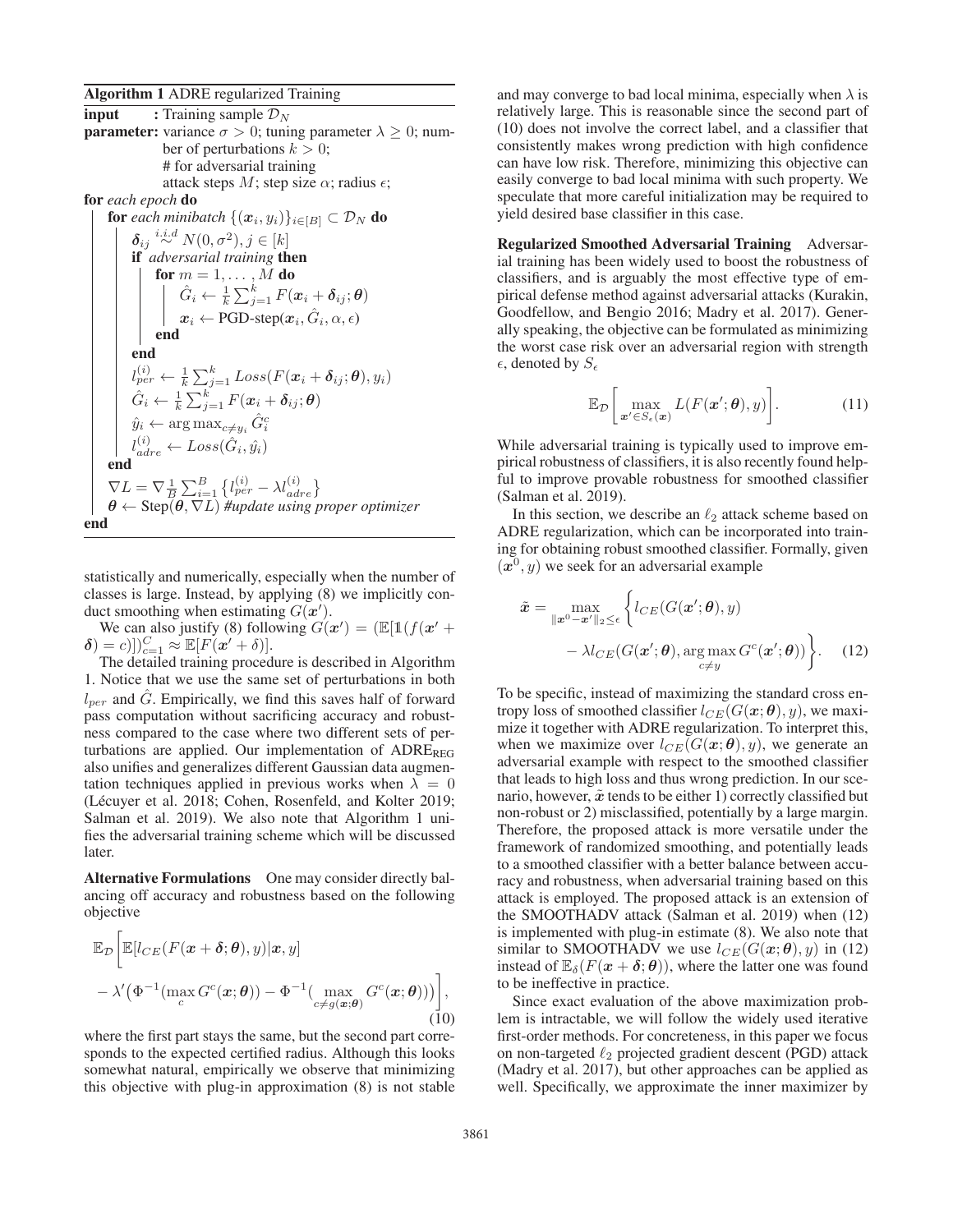iteratively solving

$$
\boldsymbol{x}^{t+1} = \mathcal{P}_{2,\epsilon} \bigg( \boldsymbol{x}^t + \alpha \cdot \nabla \{ l_{CE}(\hat{G}(\boldsymbol{x}^t; \boldsymbol{\theta}), y) - \lambda l_{CE}(\hat{G}(\boldsymbol{x}^t; \boldsymbol{\theta}), \arg \max_{c \neq y} \hat{G}^c(\boldsymbol{x}^t; \boldsymbol{\theta})) \} \bigg). \tag{13}
$$

where  $\mathcal{P}_{2,\epsilon}$  is the projection operator into an  $\ell_2$  ball with radius  $\epsilon$  and  $\alpha$  is the step size radius  $\epsilon$  and  $\alpha$  is the step size.

The detailed implementation of the proposed adversarial training based on the above PGD attack, referred as ADREADV, is described in Algorithm 1 where the helper function  $PGD(x, G, \alpha, \epsilon)$  runs a single step of PGD iteration (13). We also reuse the same set of noise samples for each training example at each PGD iteration to stabilize the attack, as suggested in (Salman et al. 2019).

#### Robustness Certification

Certifying the robustness radius of a smoothed classifier  $g$ for a given input  $x$  requires evaluating  $q$  exactly for  $p<sub>A</sub>$  and  $p_B$ . In practice, we may only estimate a lower bound  $p_A$  and an upper bound  $\overline{p}_B$  that hold with high probability. In this section, we propose a Monte Carlo algorithm that guarantees a lower bound of the true certified robustness that holds with probability greater than  $1-\alpha$ , where  $\alpha$  is a pre-specified significance level. This method independently estimates  $p_A$ ,  $\overline{p_B}$ and thus can leverage the regularized smoothed classifier to provide tighter robustness guarantee.

We now describe the certification procedure. Given a base classifier f and input x, we firstly sample  $\delta_i \stackrel{i.i.d}{\sim} N(0, \sigma^2 I) \forall i \in [n]$  and then evaluate each  $f(x + \delta_i)$ . Sup- $N(0, \sigma^2 I)$   $\forall i \in [n]$  and then evaluate each  $f(x + \delta_i)$ . Suppose we get a sequence of ordered counts  $N_{R_1} \ge N_{R_2} \ge$  $\ldots \geq \hat{N}_{R_C}$ , where each  $R_i \in [C]$  is an ordered class label. For a given significance level  $\alpha$  and  $\alpha' \in [0, \alpha]$ , suppose for now  $R_1 = g(x)$ . Consider

$$
\underline{p_A} = \sup \left\{ p \middle| \mathbb{P}(Bin(n, p) \ge \hat{N}_{R_1}) \le \alpha' \right\},
$$
\n
$$
\overline{p_B} = \inf \left\{ p \middle| \sum_{j=2}^{C} \mathbb{P}(Bin(n, p) \le \hat{N}_{R_j}) \le \alpha - \alpha' \right\}, (14)
$$

where the probability is over the binomial random variable  $Bin(n, p)$  with n number of trials and success probability p. The lower bound of the top probability score  $p_A$  is given by the classic Clopper—Pearson method (Clopper and Pearson 1934) with one-sided significance level  $\alpha'$ . For the upper bound we generalize the Clopper—Pearson method upper bound, we generalize the Clopper—Pearson method to construct a one-sided confidence interval for  $p_B$  with significance level  $\alpha - \alpha'$ , where  $\overline{p}_B$  is defined as its boundary point point.

Proposition 1. *Following the certification procedure described above. For any fix*  $x$ *, if the*  $R_1 = g(x)$  *then with probability greater than*  $1 - \alpha$ ,  $g(x + \gamma) = R_1 \forall ||\gamma||_2 \leq$  $\frac{\sigma}{2}(\Phi^{-1}(p_A) - \Phi^{-1}(\overline{p_B})).$ 

*Proof Sketch.* Without loss of generality, suppose the top label  $R_1 = 1$ . Write  $G(\mathbf{x})=(p_1, p_2, \ldots, p_C)$ . It suffices to show that

$$
\mathbb{P}(\underline{p_A} > p_1 \cup \overline{p_B} < \max_{c \neq 1} p_c) \leq \alpha. \tag{15}
$$

Based on the definitions in (14), we know  $\mathbb{P}(p_A > p_1) \leq \alpha'$ . On the other hand, write  $\alpha_c = \mathbb{P}(Bin(n, \overline{p_B}) \leq \hat{N}_c)$ , we know  $\sum_{c=2}^{C} \alpha_c \leq \alpha - \alpha'$  and therefore

$$
\mathbb{P}(\overline{p_B} < \max_{c \neq 1} p_c) \leq \sum_{c=2}^C \mathbb{P}(\overline{p_B} < p_c) \sum_{c=2}^C \alpha_c \leq \alpha - \alpha'.
$$

 $\Box$ This completes the proof by applying a union bound.

Proposition 1 shows that, if we have knowledge about the top class then  $p_A$ ,  $\overline{p_B}$  are proper bounds, and thus we can estimate a lower bound for the certified radius that holds with probability greater than  $1 - \alpha$ . To obtain a tighter lower bound, we may maximize the radius  $\frac{\sigma}{2}(\Phi^{-1}(p_A) - \Phi^{-1}(\overline{m}_A))$  $\Phi^{-1}(\overline{p_B})$  over  $\alpha' \in [0, \alpha]$ . For practical implementation in which the top class is unknown, we propose T-CERTIFY, which extends CERTIFY (Cohen, Rosenfeld, and Kolter 2019) to provide a tighter certified robustness for a given input by estimating  $p_A$ ,  $\overline{p_B}$  separately and searching over a grid of  $\alpha'$ s. The algorithm is as follows.

Algorithm 2 T-Certify **input** : base classifier f, input  $x$ <br>**parameter:** variance  $\sigma$  size  $n_0$ ,  $n >$ **parameter:** variance  $\sigma$ , size  $n_0, n > 0$ , significance  $\alpha$ , grid A  $c_0 \leftarrow$  SampleUnderNoise( $f, x, n_0, \sigma$ )  $R_1 \leftarrow$  top index in  $c_0$  $c \leftarrow$  SampleUnderNoise( $f, x, n, \sigma$ ) for  $\alpha' \in A$  do  $\underline{p_A} \leftarrow \text{LowerConfBound}(c[R_1], n, 1 - \alpha')$ <br>  $\overline{p_B} \leftarrow \text{InnerConfBound}(c[-R_1], n, 1 - \alpha')$  $\overline{p_B} \leftarrow \text{UpperConfBound}(c[-R_1], n, 1 - (\alpha - \alpha'))$ <br>if  $n_A > 0.5$  then if  $p_A > 0.5$  then  $\overline{r}_{\alpha'} \leftarrow \frac{\sigma}{2} (\Phi^{-1}(\underline{p}_A) - \Phi^{-1}(\overline{p}_B)).$ else  $r_{\alpha'} \leftarrow 0.$ end end if  $\max_{\alpha' \in \mathcal{A}} r_{\alpha'} > 0$  return  $(R_1, \max_{\alpha' \in \mathcal{A}} r_{\alpha'})$  else return<br>ABSTAIN ABSTAIN

Here SampleUnderNoise( $f, x, n, \sigma$ ) samples the noise  $\delta'_i \ \forall \ i \in [n]$ , evaluate  $f(x + \delta'_i)$  and get counts for each class Function LowerConfBound( $c[R_1]$   $n \ 1-\alpha$ ) calculate class. Function LowerConfBound( $c[R_1], n, 1 - \alpha$ ) calculate  $p_A$  following (14) based on the Clopper—Pearson confidence interval (Clopper and Pearson 1934), and similarly for UpperConfBound. Similar to CERTIFY, T-CERTIFY abstains from making a prediction when the lower bound at significance level  $\alpha'$  is no larger than a half, which guarantees the correctness of the top class prediction.

Theorem 1. *If T-CERTIFY does not abstain and returns a label* c *with radius* r, then with probability at least  $1 - \alpha$ *,*  $g(\boldsymbol{x} + \gamma) = c \,\forall \, \|\gamma\|_2 \leq r$ , where r is the returned radius in *T-CERTIFY.*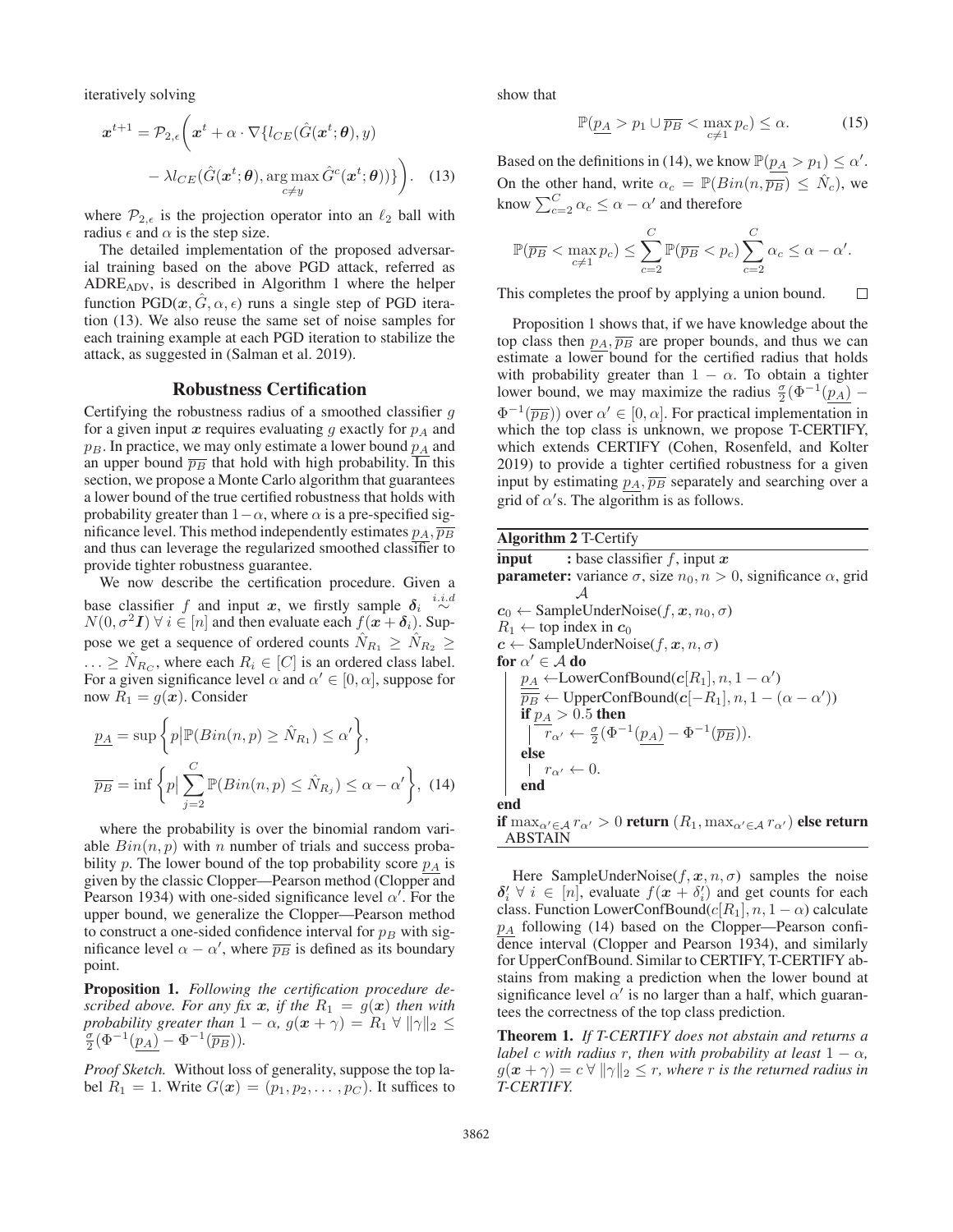|          | Method                    | $\ell_2$ Radius                 | 0.0  | 0.25 | 0.5  | 0.75 | 1.0  | 1.25 | 1.5  | 1.75 | 2.0  | 2.25 | 2.5  | 2.75 | $\overline{3.0}$ |
|----------|---------------------------|---------------------------------|------|------|------|------|------|------|------|------|------|------|------|------|------------------|
| CIFAR-10 | Basic                     | $\sigma = 0.12$                 | 0.81 | 0.59 | 0.00 | 0.00 | 0.00 | 0.00 | 0.00 | 0.00 | 0.00 | 0.00 | 0.00 | 0.00 | 0.00             |
|          |                           | $\sigma = 0.25$                 | 0.75 | 0.60 | 0.43 | 0.27 | 0.00 | 0.00 | 0.00 | 0.00 | 0.00 | 0.00 | 0.00 | 0.00 | 0.00             |
|          |                           | $\sigma = 0.50$                 | 0.65 | 0.55 | 0.41 | 0.32 | 0.23 | 0.15 | 0.09 | 0.05 | 0.00 | 0.00 | 0.00 | 0.00 | 0.00             |
|          |                           | $\sigma = 1.00$                 | 0.47 | 0.39 | 0.34 | 0.28 | 0.22 | 0.17 | 0.14 | 0.12 | 0.10 | 0.08 | 0.05 | 0.04 | 0.02             |
|          | <b>ADRE<sub>REG</sub></b> | $\sigma = 0.12, \lambda = 0.1$  | 0.83 | 0.65 | 0.00 | 0.00 | 0.00 | 0.00 | 0.00 | 0.00 | 0.00 | 0.00 | 0.00 | 0.00 | 0.00             |
|          |                           | $\sigma = 0.12, \lambda = 0.2$  | 0.85 | 0.67 | 0.00 | 0.00 | 0.00 | 0.00 | 0.00 | 0.00 | 0.00 | 0.00 | 0.00 | 0.00 | 0.00             |
|          |                           | $\sigma = 0.12, \lambda = 0.3$  | 0.83 | 0.68 | 0.00 | 0.00 | 0.00 | 0.00 | 0.00 | 0.00 | 0.00 | 0.00 | 0.00 | 0.00 | 0.00             |
|          |                           | $\sigma = 0.25, \lambda = 0.1$  | 0.78 | 0.64 | 0.50 | 0.34 | 0.00 | 0.00 | 0.00 | 0.00 | 0.00 | 0.00 | 0.00 | 0.00 | 0.00             |
|          |                           | $\sigma = 0.25, \lambda = 0.2$  | 0.74 | 0.60 | 0.48 | 0.35 | 0.00 | 0.00 | 0.00 | 0.00 | 0.00 | 0.00 | 0.00 | 0.00 | 0.00             |
|          |                           | $\sigma = 0.25, \lambda = 0.3$  | 0.73 | 0.62 | 0.49 | 0.37 | 0.00 | 0.00 | 0.00 | 0.00 | 0.00 | 0.00 | 0.00 | 0.00 | 0.00             |
|          |                           | $\sigma = 0.50, \lambda = 0.1$  | 0.67 | 0.57 | 0.48 | 0.38 | 0.30 | 0.23 | 0.17 | 0.11 | 0.00 | 0.00 | 0.00 | 0.00 | 0.00             |
|          |                           | $\sigma = 0.50, \lambda = 0.2$  | 0.65 | 0.57 | 0.47 | 0.35 | 0.27 | 0.20 | 0.13 | 0.09 | 0.00 | 0.00 | 0.00 | 0.00 | 0.00             |
|          |                           | $\sigma = 0.50, \lambda = 0.3$  | 0.64 | 0.55 | 0.46 | 0.38 | 0.30 | 0.23 | 0.17 | 0.11 | 0.00 | 0.00 | 0.00 | 0.00 | 0.00             |
|          |                           | $\sigma = 1.00, \lambda = 0.1$  | 0.49 | 0.43 | 0.36 | 0.29 | 0.22 | 0.19 | 0.15 | 0.13 | 0.11 | 0.08 | 0.05 | 0.03 | 0.02             |
|          |                           | $\sigma = 1.00, \lambda = 0.2$  | 0.48 | 0.41 | 0.35 | 0.28 | 0.22 | 0.18 | 0.16 | 0.14 | 0.11 | 0.09 | 0.06 | 0.05 | 0.02             |
|          |                           | $\sigma = 1.00, \lambda = 0.3$  | 0.47 | 0.39 | 0.33 | 0.29 | 0.24 | 0.20 | 0.17 | 0.14 | 0.12 | 0.09 | 0.07 | 0.05 | 0.03             |
| ImageNet | asic<br>$\mathbf{p}$      | $\sigma = 0.25$                 | 0.67 | 0.58 | 0.49 | 0.37 | 0.00 | 0.00 | 0.00 | 0.00 | 0.00 | 0.00 | 0.00 | 0.00 | 0.00             |
|          |                           | $\sigma = 0.50$                 | 0.57 | 0.52 | 0.46 | 0.42 | 0.37 | 0.33 | 0.29 | 0.22 | 0.00 | 0.00 | 0.00 | 0.00 | 0.00             |
|          |                           | $\sigma = 1.00$                 | 0.44 | 0.41 | 0.38 | 0.35 | 0.33 | 0.29 | 0.26 | 0.22 | 0.19 | 0.17 | 0.15 | 0.13 | 0.12             |
|          | <b>ADRE<sub>REG</sub></b> | $\sigma = 0.25, \lambda = 0.05$ | 0.70 | 0.64 | 0.57 | 0.45 | 0.00 | 0.00 | 0.00 | 0.00 | 0.00 | 0.00 | 0.00 | 0.00 | 0.00             |
|          |                           | $\sigma = 0.25, \lambda = 0.10$ | 0.69 | 0.63 | 0.55 | 0.44 | 0.00 | 0.00 | 0.00 | 0.00 | 0.00 | 0.00 | 0.00 | 0.00 | 0.00             |
|          |                           | $\sigma = 0.50, \lambda = 0.05$ | 0.61 | 0.56 | 0.51 | 0.46 | 0.40 | 0.36 | 0.30 | 0.25 | 0.00 | 0.00 | 0.00 | 0.00 | 0.00             |
|          |                           | $\sigma = 0.50, \lambda = 0.10$ | 0.62 | 0.57 | 0.52 | 0.47 | 0.42 | 0.36 | 0.29 | 0.24 | 0.00 | 0.00 | 0.00 | 0.00 | 0.00             |
|          |                           | $\sigma = 1.00, \lambda = 0.05$ | 0.48 | 0.45 | 0.41 | 0.37 | 0.36 | 0.32 | 0.30 | 0.26 | 0.23 | 0.22 | 0.18 | 0.15 | 0.14             |
|          |                           | $\sigma = 1.00, \lambda = 0.10$ | 0.47 | 0.44 | 0.40 | 0.38 | 0.36 | 0.33 | 0.30 | 0.27 | 0.24 | 0.20 | 0.18 | 0.16 | 0.13             |

Table 1: Certified top-1 accuracy on CIFAR-10 and ImageNet at various radii.

*Proof Sketch.* By Proposition 1 we know that with probability at least  $1 - \alpha p_A \leq p_1$  and  $\overline{p_B} \geq \max_{c \neq 1} p_c$  hold, where again suppose without loss of generality  $R_1 = 1$ . On this event, since T-CERTIFY does not abstain only when  $p_A > 0.5$ , we know the top class is correctly predicted, i.e.,<br> $q(x) = R_1$ . This completes the proof.  $\overline{g(x)} = R_1$ . This completes the proof.

#### **Experiments**

In this section, we evaluate the effectiveness of ADRE regularization and T-CERTIFY algorithm for randomized smoothed classifier. For the training procedure, we mainly compare with the basic single Gaussian perturbation augmented training, referred as Basic training(Cohen, Rosenfeld, and Kolter 2019), and SMOOTHADV-ersarial training (Salman et al. 2019), as these two approaches achieve stateof-the-art  $\ell_2$  robustness under standard (non-adversarial)<br>and adversarial training scheme respectively. For the cerand adversarial training scheme, respectively. For the certification algorithm, we mainly compare with CERTIFY.

To evaluate robustness, we focus on the approximate certified accuracy at radius  $r$ , defined as the fraction of samples which are classified correctly by the certification algorithm along with a certified radius being at least  $r$ . When comparing ADRE with other training methods, for direct comparison we only apply CERTIFY for robustness certification with significance level  $\alpha = 0.001$  and number of samples  $n_0 = 100, n = 100, 000$ . This means that we use 100 Monte Carlo samples to predict the output of smoothed classifier, and 100, 000 to calculate a lower bound of certified radius for each sample that will hold with probability being at least 99.9%. Note that the approximate certified accuracy is not equivalent to the lower bound of the true accuracy that holds with probability at least  $1 - \alpha$  over the randomness of the CERTIFY algorithm, but the difference is negligible when  $\alpha$  is small. We refer the reader to (Cohen, Rosenfeld, and Kolter 2019) for details. For T-CERTIFY, we search over  $\alpha = 0.1, 0.2, \ldots, 1.0$ , where at  $\alpha = 1.0$  it returns the same certified radius as in CERTIFY.

We firstly assess the performance of  $\triangle DRE_{REG}$  and ADREADV training. We run experiments on CIFAR-10 (Krizhevsky and others 2009) and ImageNet (Deng et al. 2009) datasets. Consistent to compared work, we employ a 110-layer residual network and ResNet-50 as the base classifier for CIFAR-10 and ImageNet, respectively. For adversarial training, we used a constant step size  $\alpha = 2\epsilon/M$ with M being the number of attack iterations, and  $\epsilon$  being the  $\ell_2$  attack radius. On CIFAR-10, we trained the classifier using SGD on a single NVIDIA Tesla V100 GPU. We fier using SGD on a single NVIDIA Tesla V100 GPU. We used a batch size of 400 with initial learning rate 0.1 which drops by a factor of 10 every 50 epochs, in the total 150 epochs. On ImageNet, we trained the classifier on 4 NVIDIA Tesla V100 GPU using synchronous SGD with batch size 256 when  $k = 1$  and 64 when  $k = 4$ , where k is the number of Gaussian perturbations for plug-in estimates. We also used momentum (0.875), weight decay (1/32768), label smoothing (0.1) and cosine learning rate schedule for 50 epochs in total, where we set  $0.1 \cdot epoch/8$  for warm-up and  $0.05 \cdot (1 + \cos(\pi \cdot epoch/(50 - 8)))$  afterwards. For both datasets, we trained the base classifier with random horizontal flips and random crops. Similar to compared work, the certified radii are with respect to original coordinate for direct comparison. We also added a centering layer as the first layer of the base classifier, which performed a channel-wise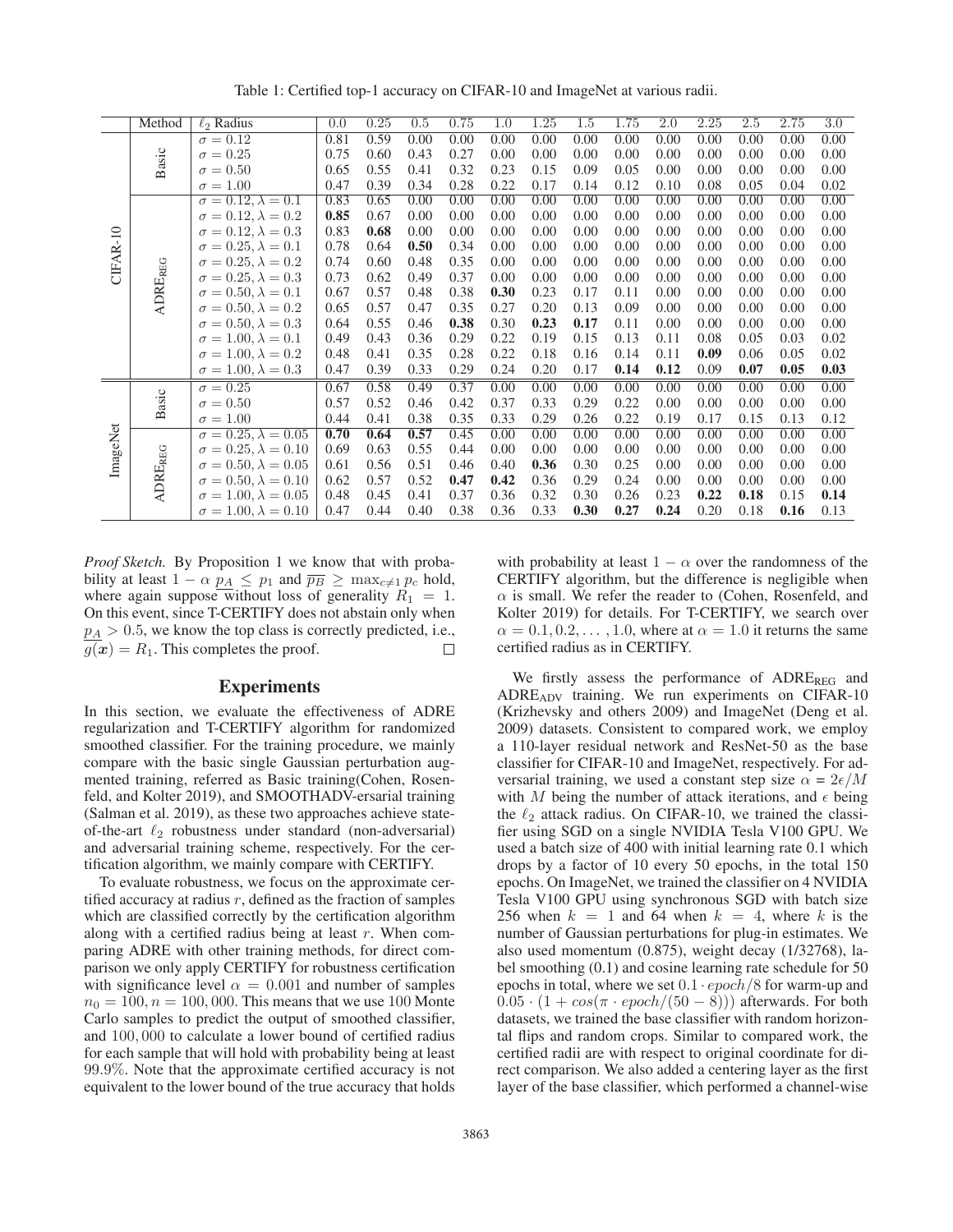

Figure 1: Certified accuracy of smoothed classifier trained with ADRE<sub>ADV</sub> (solid line) vs SMOOTHADV-ersarial (dashed line) on (a) CIFAR-10 and (b) ImageNet.



Figure 2: Certified accuracy of one representative base classifier certified by our T-CERTIFY (solid line) vs CERTIFY (dashed line) on (a) CIFAR-10 and (b) ImageNet

standardization, as implemented in (Salman et al. 2019).

Table 1 reports the approximate top-1 certified accuracy on CIFAR-10 and ImageNet comparing  $ADRE_{REG}$  and Basic training. On CIFAR-10, we train the base classifier with number of perturbations  $k = 8$  and regularization  $\lambda \in \{0.1, 0.2, 0.3\}$  for different magnitude of perturbations  $\sigma \in \{0.12, 0.25, 0.50, 1.00\}$ . On ImageNet, we train with  $k = 1, \lambda \in \{0.05, 0.1\}$  for  $\sigma \in \{0.25, 0.50, 1.00\}$ . For a direct comparison, we slightly change the implementation of  $\text{ADRE}_{REG}$  training on CIFAR-10. Specifically, instead of calculating  $l_{per}^{(i)}$  following (7) as described in Algorithm 1,<br>in this experiment we only randomly sample a single perturin this experiment we only randomly sample a single perturbation for  $l_{per}^{(i)}$ , i.e., we let  $l_{per}^{(i)} = l_{CE}(F(\mathbf{x}_i + \delta_{ij}; \theta), y_i)$  for a random index  $i \in [k]$ . By doing this the only difference a random index  $i \in [k]$ . By doing this, the only difference between  $\text{ADRE}_{REG}$  and Basic training lies in ADRE regularization for both datasets. The results from Table 1 suggests that ADRE regularization indeed improves the accuracy and robustness of smoothed classifier, where the certified robustness at zero radius is just the standard accuracy of the smoothed classifier. In particular, with a proper hyperparameter  $\lambda$ , for each perturbation  $\sigma$  we can improve the certified radius up to 9% on CIFAR-10 and 8% on ImageNet without sacrificing the standard accuracy. We point out that on ImageNet, there is little additional computation compared to Basic training. We also run the original  $\text{ADRE}_{REG}$ with  $k = 8$  on CIFAR-10 and  $k = 4$  for ImageNet. As is expected, we observe even stronger robustness at various radii when the base classifier is smoothed.

In the next experiment, we compare SMOOTHADVersarial and the proposed ADRE<sub>ADV</sub> training. For demon-

stration, we focus on 2-step PGD adversarial training on CIFAR-10 with  $k = 8$  and 1-step PGD on ImageNet with  $k = 1$ . Figure 1 plots the approximate certified accuracy of representative models on (a) CIFAR-10 and (b) ImageNet. Each solid line depicts the certified accuracy of a model trained by ADRE<sub>ADV</sub> and the dashed line depicts the certified accuracy of SMOOTHADV-ersarially trained model with the same k and  $\epsilon$ , in which multiple Gaussian perturbation was applied for each training example on CIFAR-10. The results from Figure 1 suggest that ADRE regularization is also useful under adversarial training scheme.

Robustness Certification In this section, we evaluate the effectiveness of T-CERTIFY algorithm. We use the same  $\alpha$ ,  $n_0$  and n as applied in CERTIFY. When certifying a given example *x*, we firstly generate a set of perturbations, and then use the same set of perturbed inputs to estimate  $g(x)$ and calculate the certified radius. This helps reduce uncertainty when comparing two approaches.

Figure 2 depicts the certified accuracy from both approaches. We can observe that at each radius, T-CERTIFY yields higher certified robustness. In addition, we notice that the improvement gets more significant when  $\sigma$  is larger. This is reasonable since with a larger perturbation, the confidence of the smoothed classifier may become lower. In this case, it becomes more important to estimate  $p_A$  and  $\overline{p_B}$  separately in order to provide tighter lower bound for certified radius.